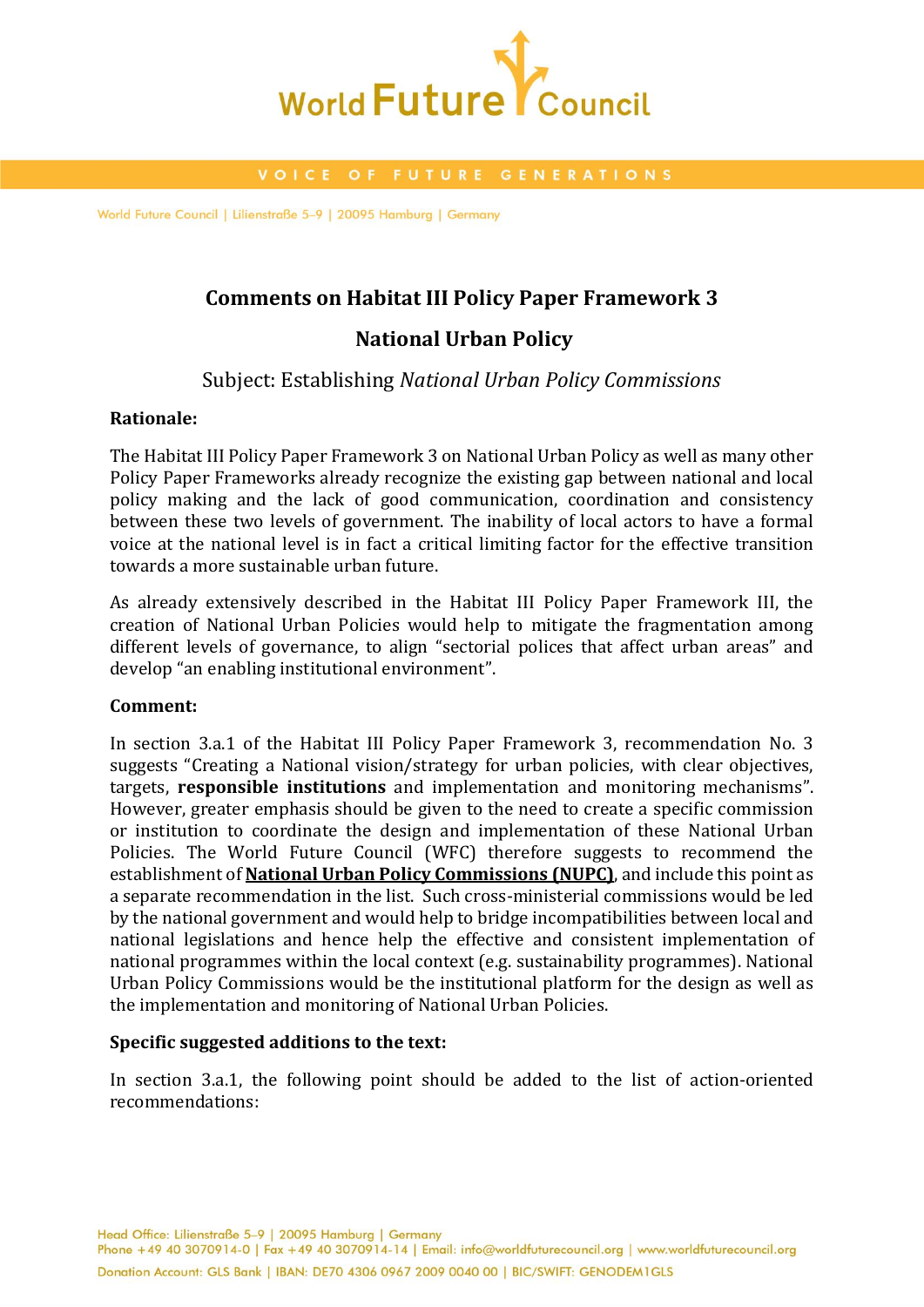

World Future Council | Lilienstraße 5-9 | 20095 Hamburg | Germany

*4. Create National Urban Policy Commissions in charge of designing, implementing and monitoring National Urban Policies and coordinating collaboration and communication across government departments and across levels of government*

### **Further background:**

Key benefits related to the creation of National Urban Policy Commissions (NUPC) include:

- **Improve coordination** across levels of governments, especially between national and municipal level
- **Improve consistency between levels of government** to ensure coherence between different policies in particular between national, regional and municipal policies
- **Empower local authorities** to take action and give them the appropriate political mandate and financial resources to carry out the needed transformations, in line with national and international priorities and guidelines.
- **Strengthen political commitment** for sustainable urbanization and promote mobilization of all relevant stakeholders.
- **Foster cooperation** among jurisdictions and cities across the country.
- **Create a unified national vision** for urban development.
- **Mitigate the short-termism of politics** by creating a body that ensures continuity throughout different political mandates and ensures coherent, continual and longterm political commitment for cities.
- **Reinforce the understanding of urban matters** and necessary national policies interventions
- **Promote capacity building** needed to enable governments and administrative bodies to work across departments and across levels of government.
- **Balance the development across urban, peri-urban and rural areas** and strengthen linkages between urban and rural areas and coordination between city centres and surrounding metropolitan areas.
- **Ensure adequate implementation** of national policies at the local level
- **Supervise monitoring** and ensure appropriate feedback is delivered from cities to the national government in order to carry out necessary improvements and policy changes.

Examples of existing governmental bodies in charge of coordinating national urban policies.

Australian Minister for Cities and the Environment